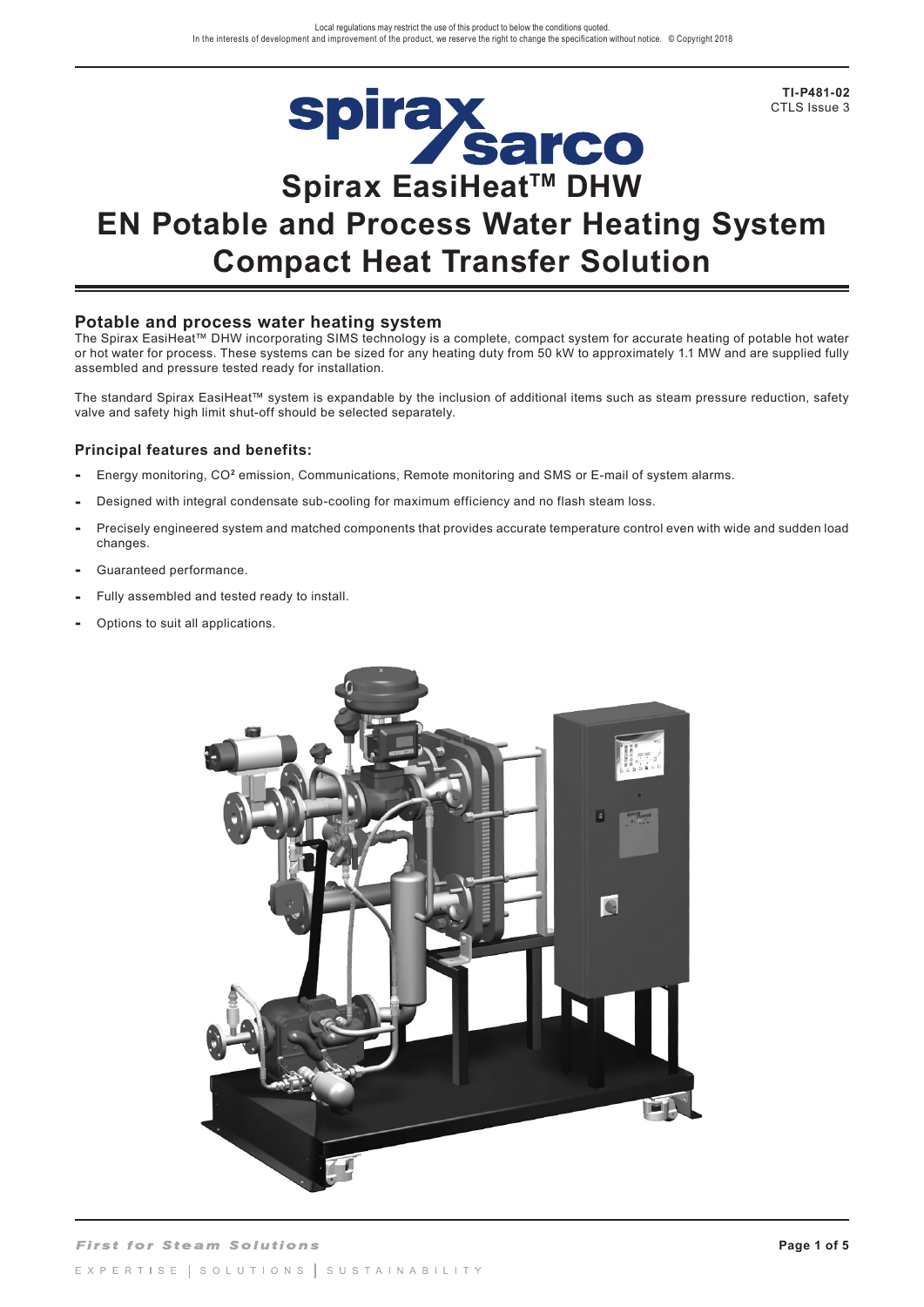#### **Heat exchanger**

One of the components that guarantees system performance is the heat exchanger, which is precisely engineered to match the specific duty requirements.

With a high efficiency and low volume to pressure ratio. The plate and frame heat exchanger ensures reduced inspection requirements whilst being fully maintainable and expandable.

#### **Temperature control**

The steam flowrate is modulated to exactly match the heat demand. The control valve is pneumatically or electrically actuated and the system uses a fast response Pt100 temperature sensor and PLC controller for precise control. The system can incorporate an energy monitoring system to measure energy usage.



#### **Control panel**

The Spirax EasiHeat™ DHW now features our new innovative control system incorporating SIMS technology, delivering increased monitoring and communications.

A colour touch screen provides ease of use and clear visual access to all system parameters and access to energy data.

#### **Metering**

A key component guaranteeing accurate measurement of energy usage, CO**<sup>2</sup>** emissions and cost control. The TVA flowmeter is specifically designed for large turndown on steam applications.

#### **Condensate management**

Spirax Sarco's range of combined mechanical fluid pump and steam trap units provide the total solution to all stall conditions, by removing condensate under all operating conditions.

#### **Pipework**

All pipework is correctly sized for the application and is fabricated using modern welding techniques, approved welders and weld procedures. Flanged products are used where possible for reliability and easy maintenance.

### **Materials**

| Steam and condensate pipework                  | Carbon steel    |
|------------------------------------------------|-----------------|
| Steam control valve and condensate pump-trap   | SG iron         |
| Secondary pipework, circulation valve and pump | Stainless steel |

#### **Pressure and temperature limits**

| Pipework design                         | <b>PN16</b>         |
|-----------------------------------------|---------------------|
| Maximum saturated steam supply pressure | 10 bar a            |
| Maximum secondary pressure              | 10 <sub>bar</sub> a |
| Maximum secondary temperature           | 105 $\degree$ C     |
| Maximum gasket temperature              | 180 $^{\circ}$ C    |

#### **Electrics and pneumatics**

All control equipment is pre-wired and piped ready for connection to the air supply and power source.

|                          | Power supply | 110-240 Vac/50-60 Hz |
|--------------------------|--------------|----------------------|
| <b>Electrical supply</b> | Supply fuse  | 5A (T)               |
|                          | Electric     | 24 Vac/50-60 Hz      |
| <b>Actuators</b>         | Pneumatic    | 4 to 6 bar g         |

Spirax EasiHeat<sup>™</sup> DHW EN Potable and Process Water Heating system Compact Heat Transfer Solution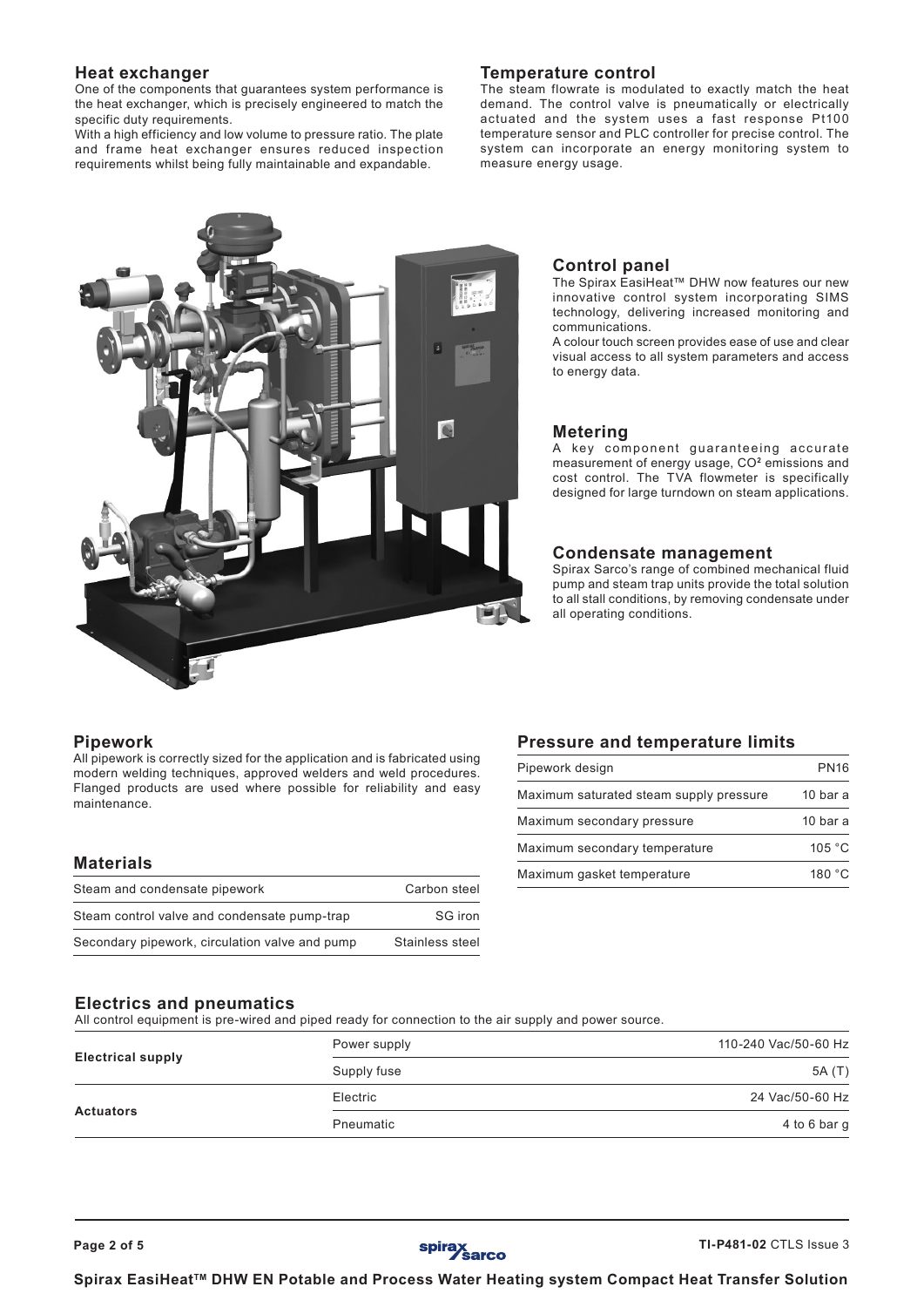## **Support frame**

The Spirax EasiHeat™ DHW system is delivered pre-assembled on a compact frame and baseplate ready to move with a fork lift truck to the position of installation. Optionally, the unit can be fitted with wheels for ease of moving when supplied.

#### **Potable and process water**

The fast (instantaneous) response and accuracy of control of the DHW system ensures no additional storage vessels are required.

#### **Scale formation**

Spirax Sarco adapt systems to overcome scaling problems and in addition incorporates CIP connections as standard.

#### **Dimensions (approximate) in mm**

|     | Heat load (kW) | <b>Type</b>      | Valve     |      | <b>Maximum dimensions</b> |     |              | <b>Piping connections DN</b> |                      |
|-----|----------------|------------------|-----------|------|---------------------------|-----|--------------|------------------------------|----------------------|
|     |                |                  | actuation |      |                           |     | <b>Steam</b> | Condensate                   |                      |
| Min | Max            |                  |           | н    | L                         | W   |              | Pump trap                    | <b>Steam</b><br>trap |
| 50  | 180            | EHD <sub>1</sub> | EL and PN | 1324 | 1625                      | 825 | <b>DN50</b>  | <b>DN40</b>                  | <b>DN25</b>          |
| 180 | 280            | EHD <sub>2</sub> | EL and PN | 1344 | 1635                      | 825 | <b>DN50</b>  | <b>DN40</b>                  | <b>DN25</b>          |
| 280 | 470            | EHD <sub>3</sub> | EL and PN | 1378 | 1625                      | 825 | <b>DN50</b>  | <b>DN40</b>                  | <b>DN25</b>          |
| 470 | 730            | EHD4             | EL and PN | 1381 | 1625                      | 825 | <b>DN50</b>  | <b>DN40</b>                  | <b>DN40</b>          |
| 730 | 980            | EHD <sub>5</sub> | EL and PN | 1382 | 1625                      | 825 | <b>DN50</b>  | <b>DN50</b>                  | <b>DN40</b>          |
| 980 | 1300           | EHD <sub>6</sub> | EL and PN | 1460 | 1675                      | 825 | <b>DN50</b>  | <b>DN50</b>                  | <b>DN40</b>          |

**Notes: 1.** The height of the system will increase by 25 mm if the wheels are fitted.

**2.** The heat load has been based on a steam inlet pressure of 5 bar g and 1 bar backpressure.



spirax<br>Sarco

Spirax EasiHeat<sup>™</sup> DHW EN Potable and Process Water Heating system Compact Heat Transfer Solution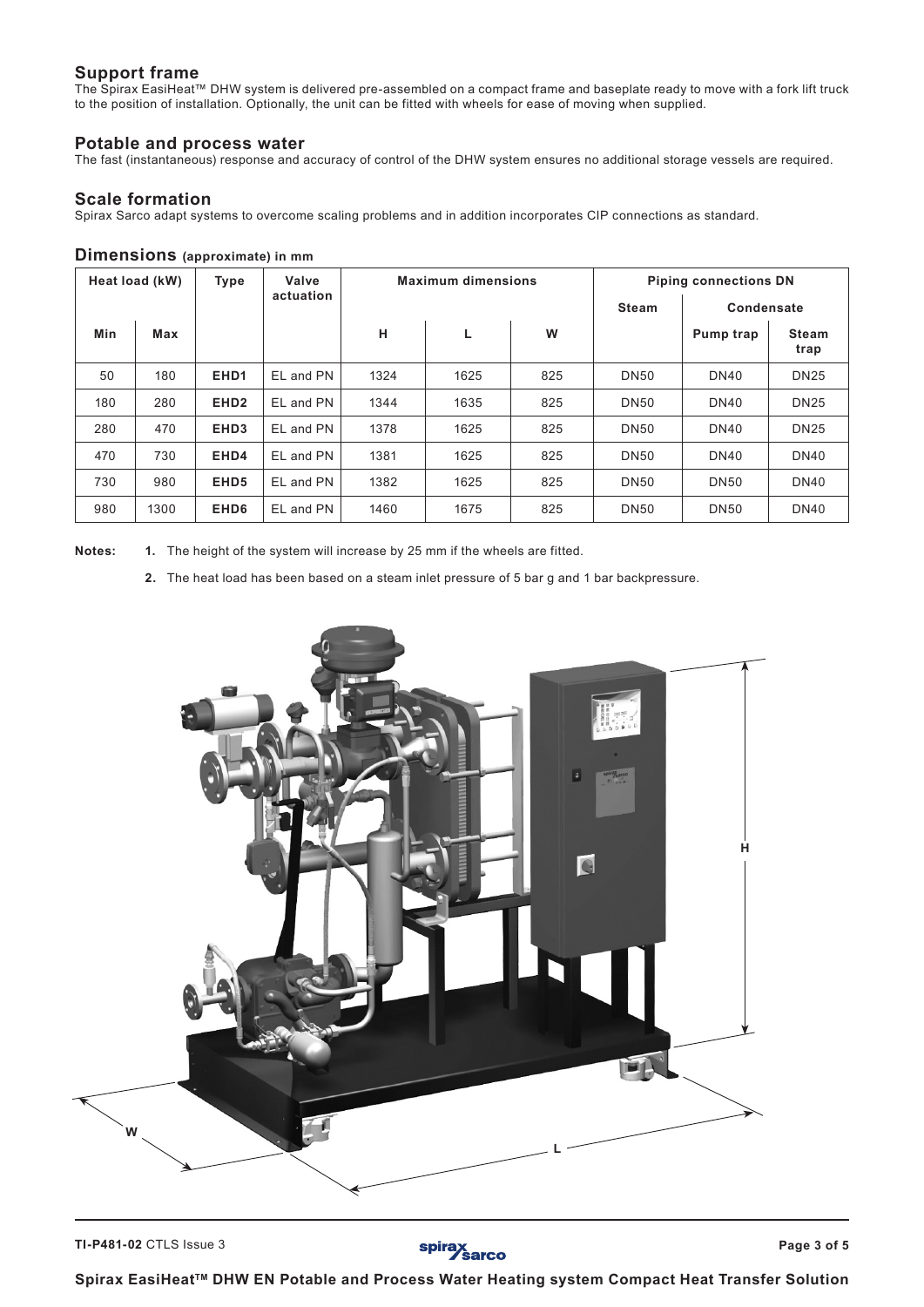# Spirax EasiHeat<sup>™</sup> DHW nomenclature

|                             | Domestic hot water          | <b>EHD</b> = Spirax EasiHeat™ DHW     | <b>EHD</b>      |
|-----------------------------|-----------------------------|---------------------------------------|-----------------|
|                             |                             | $1 = DN20$                            |                 |
|                             |                             | $2 = DN25$                            |                 |
|                             |                             | $3 = DN32$                            |                 |
|                             | <b>CV size</b>              | $4 = DN40$                            | $\overline{2}$  |
|                             |                             | $5 = DN50$                            |                 |
|                             |                             | $6 = D N65$                           |                 |
| <b>Compulsory selection</b> | <b>Control valve trim</b>   | $L = Low noise trim$                  | Г               |
|                             | Pressure vessel code        | $P = PED$                             | P               |
|                             |                             | $EL3 = Electric spring return$        |                 |
|                             | Actuation                   | $EL4 = Electric super capacitor$      | EL <sub>4</sub> |
|                             |                             | $PN = P$ neumatic                     |                 |
|                             |                             | $ST = Steam trap$                     |                 |
|                             | Condensate removal          | $PT = Pump trap$                      | <b>ST</b>       |
|                             |                             | <b>PTHC</b> = Pump trap high capacity |                 |
|                             |                             | $HL =$ Integrated high limit          |                 |
|                             | <b>High limit</b>           | <b>IHL</b> = Independent high limit   | <b>HL</b>       |
|                             | <b>High limit actuation</b> | $B =$ Battery back-p                  |                 |
|                             | (EL4 only)                  | $C = Super capacitor$                 | $\mathbf{C}$    |
|                             |                             | $V1 =$ Ball valve                     |                 |
|                             | Isolation                   | $V2 = BSA$                            | V <sub>2</sub>  |
| <b>Mechanical options</b>   |                             | $V3 = DBB3$                           |                 |
|                             |                             | $G1 = EPDMP$                          |                 |
|                             |                             | $G2$ = Heatseal                       |                 |
|                             | Gasket material             | <b>G3</b> = WRAS FKMFF (UK only)      | G <sub>1</sub>  |
|                             |                             | <b>G4</b> = WRAS EPDMFF (UK only)     |                 |
|                             |                             | $W =$ Wheels                          |                 |
|                             | <b>Extras</b>               | $S = EN 12828$ safety option          | W               |
|                             |                             | T2 = SIMS technology touch screen     |                 |
|                             | <b>Control panel</b>        | $P2$ = Process controller             | T <sub>2</sub>  |
|                             | <b>Energy monitoring</b>    | $E =$ With energy monitoring          | Е               |
| <b>Panel options</b>        |                             | $R1$ = Level 1 – SMS and E-mail       |                 |
|                             | Remote access               | $R2$ = Level 2 – Full web access      | R <sub>2</sub>  |
|                             |                             | $R3$ = Level $3 - SMS + Remote$       |                 |
|                             |                             | $C1 = Modbus RTU$                     |                 |
|                             |                             | $C2 = BACnet MS/TP$                   |                 |
|                             |                             | $C3$ = Modbus TCP/IP                  |                 |
| <b>Communications</b>       |                             | $C4 = DeviceNet$                      | C <sub>2</sub>  |
|                             |                             | $C5 = CANopen$                        |                 |
|                             |                             | $C6 = BACnet IP$                      |                 |
|                             |                             | $C7 =$ Profibus                       |                 |
|                             |                             |                                       |                 |

# Spirax EasiHeat<sup>™</sup> DHW nomenclature example:

| $\sim$<br><b>EHD</b><br>D <sub>2</sub><br>G <sub>1</sub><br>$-07$<br>W<br>V <sub>2</sub><br>T <sub>0</sub><br><b>LII</b><br>E1<br>$\sqrt{ }$ |
|----------------------------------------------------------------------------------------------------------------------------------------------|
|----------------------------------------------------------------------------------------------------------------------------------------------|

**Page 4 of 5 Page 4 of 5 Page 4 of 5 TI-P481-02** CTLS Issue 3

Spirax EasiHeat<sup>™</sup> DHW EN Potable and Process Water Heating system Compact Heat Transfer Solution